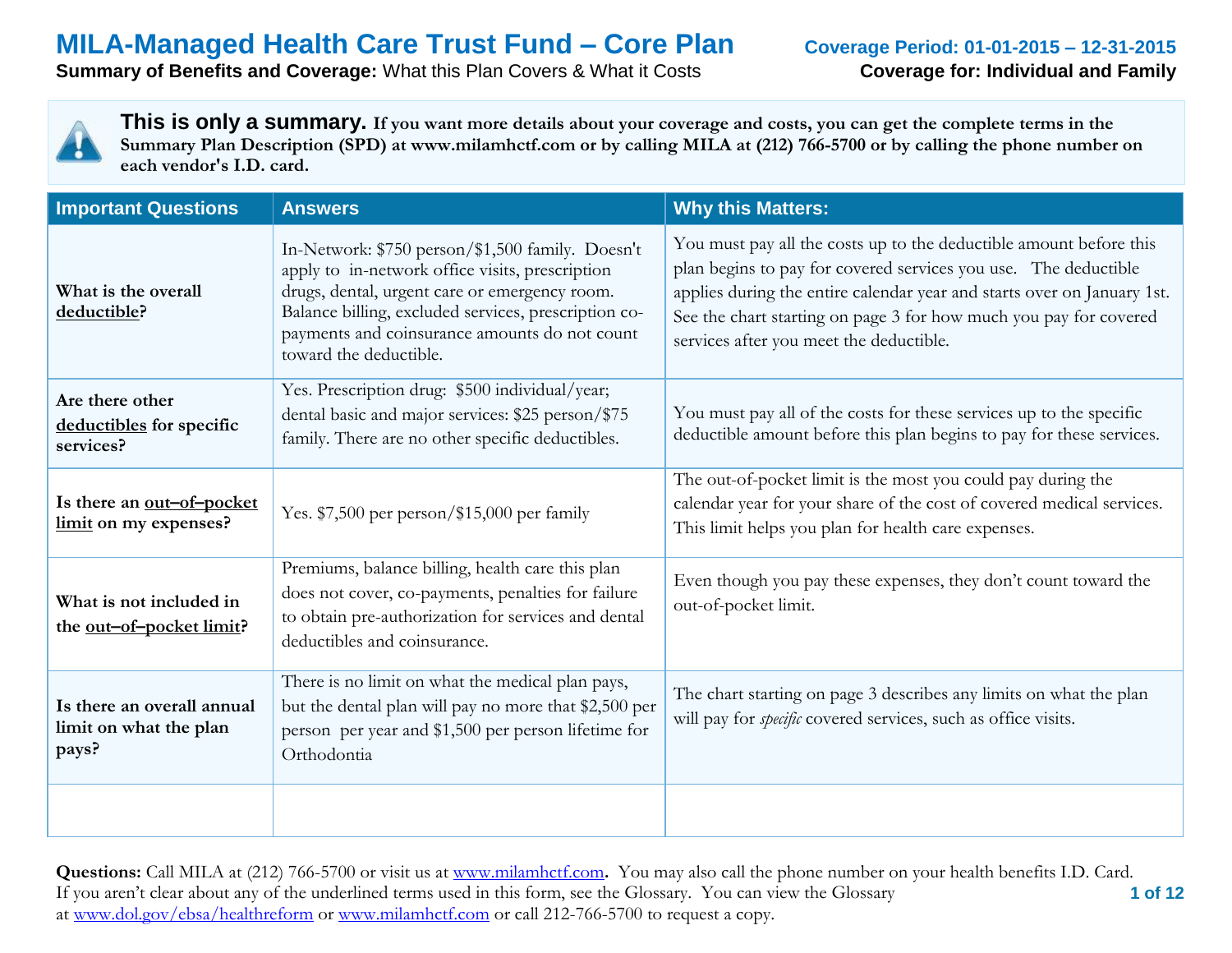# **Summary of Benefits and Coverage:** What this Plan Covers & What it Costs **Coverage for: Individual and Family**

| Does this plan use a<br>network of providers?  | Yes. For a list of in-network providers, see<br>www.milamhctf.com or call the number on the<br>back of the ID card for each vendor. | you use an in-network doctor or other health care provider that is in-<br>network, this plan will pay some or all of the costs of covered<br>services. Be aware, your in-network doctor or hospital may use an<br>out-of-network provider for some services. The Plan does not pay<br>for out-of-network non-emergency services. See the chart starting on<br>page 3 for how this plan pays different kinds of providers. |
|------------------------------------------------|-------------------------------------------------------------------------------------------------------------------------------------|---------------------------------------------------------------------------------------------------------------------------------------------------------------------------------------------------------------------------------------------------------------------------------------------------------------------------------------------------------------------------------------------------------------------------|
| Do I need a referral to see<br>a specialist?   | No, provided the specialist is in-network                                                                                           | You can see the in-network specialist you choose without permission<br>from this plan.                                                                                                                                                                                                                                                                                                                                    |
| Are there services this<br>plan doesn't cover? | Yes.                                                                                                                                | Except for emergency services, any out-of-network services will not<br>be paid by this plan. Furthermore, some of the services this plan<br>doesn't cover are listed on page 8. See your Summary Plan<br>Description ("SPD") for additional information about excluded<br>services.                                                                                                                                       |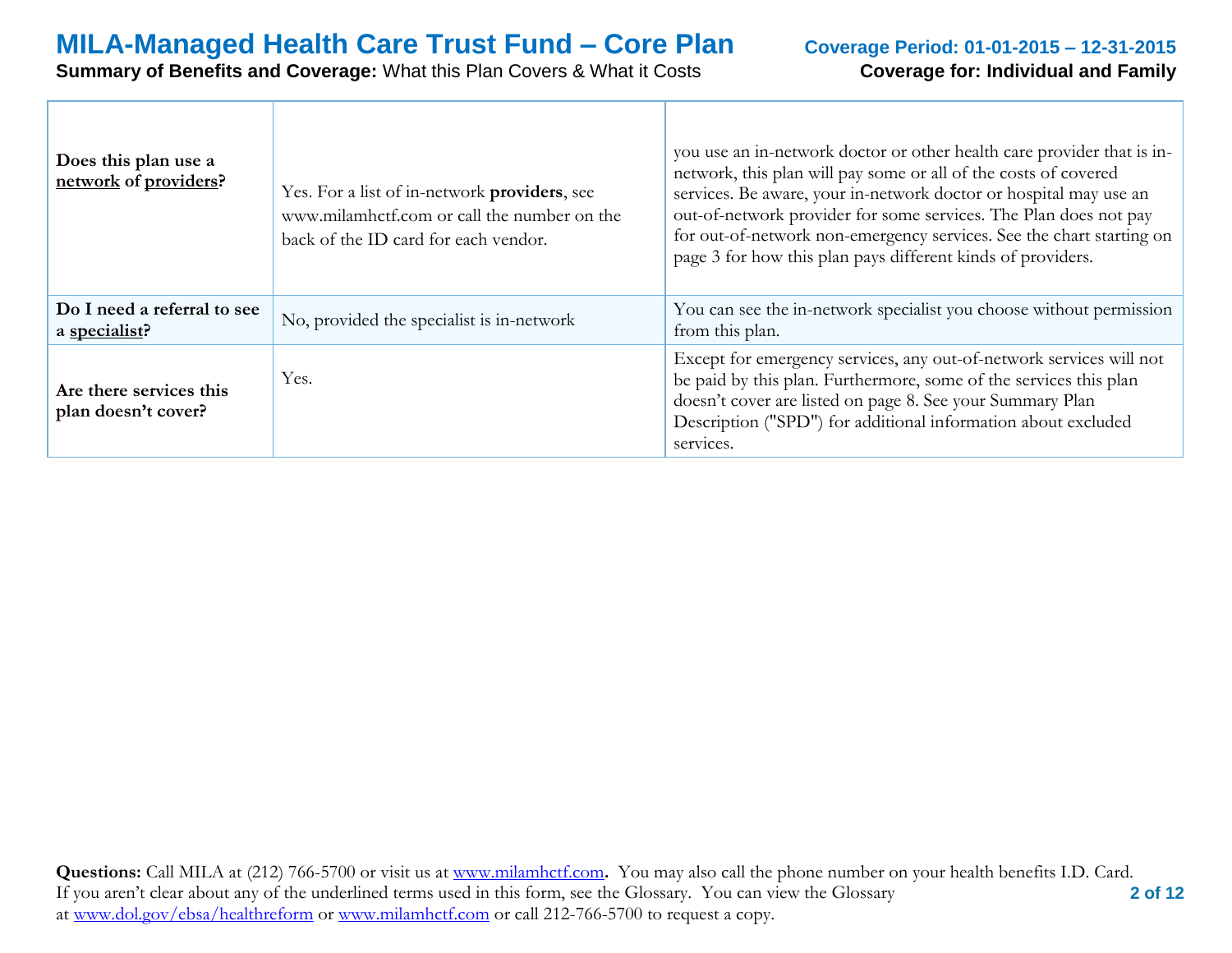**Summary of Benefits and Coverage:** What this Plan Covers & What it Costs **Coverage for: Individual and Family** 

- **Copayments** are fixed dollar amounts (for example, \$15) you pay for covered health care, usually when you receive the service. 4
	- **Coinsurance** is *your* share of the costs of a covered service, calculated as a percent of the **allowed amount** for the service. For example, if the plan's **allowed amount** for an overnight hospital stay is \$1,000, your **coinsurance** payment of 40% would be \$400. This may change if you haven't met your **deductible**.

| <b>Common</b><br><b>Medical Event</b>                        | <b>Services You May Need</b>                        | Your Cost If You Use an<br><b>In-network Provider</b>                                 | <b>Your Cost If You</b><br>Use an<br><b>Out-of-network</b><br><b>Provider</b> | <b>Limitations &amp; Exceptions</b>                                                                                                                                                    |
|--------------------------------------------------------------|-----------------------------------------------------|---------------------------------------------------------------------------------------|-------------------------------------------------------------------------------|----------------------------------------------------------------------------------------------------------------------------------------------------------------------------------------|
|                                                              | Primary care visit to treat an<br>injury or illness | \$35 copay/visit                                                                      | Not covered                                                                   | OB/GYN is covered as specialist for<br>illness-related care.                                                                                                                           |
|                                                              | Specialist visit                                    | \$50 copay/visit                                                                      | Not covered                                                                   |                                                                                                                                                                                        |
| If you visit a health<br>care provider's office<br>or clinic | Other practitioner office visit                     | \$50 copay/visit for chiropractic<br>and acupuncture                                  | Not covered                                                                   | Chiropractic is available in-network<br>only and is limited to 60 visits per<br>year.<br>Acupuncture is available in-network<br>only and limited to \$80 maximum<br>benefit per visit. |
|                                                              | Preventive<br>care/screening/immunization           | PCP - \$35 copay/visit; Specialist<br>- \$50 copay/visit<br>Immunizations - No charge | Not covered                                                                   | Age and frequency limits apply.                                                                                                                                                        |
|                                                              | Diagnostic test (x-ray, blood<br>work)              | 40% coinsurance after<br>deductible                                                   | Not covered                                                                   | No additional charge after office visit<br>copay if part of visit.                                                                                                                     |
| If you have a test                                           | Imaging (CT/PET scans, MRIs)                        | 40% coinsurance after<br>deductible                                                   | Not covered                                                                   | Failure to obtain pre-authorization<br>will result in 20% reduction in<br>benefits. No additional charge after<br>office visit copay if part of visit.                                 |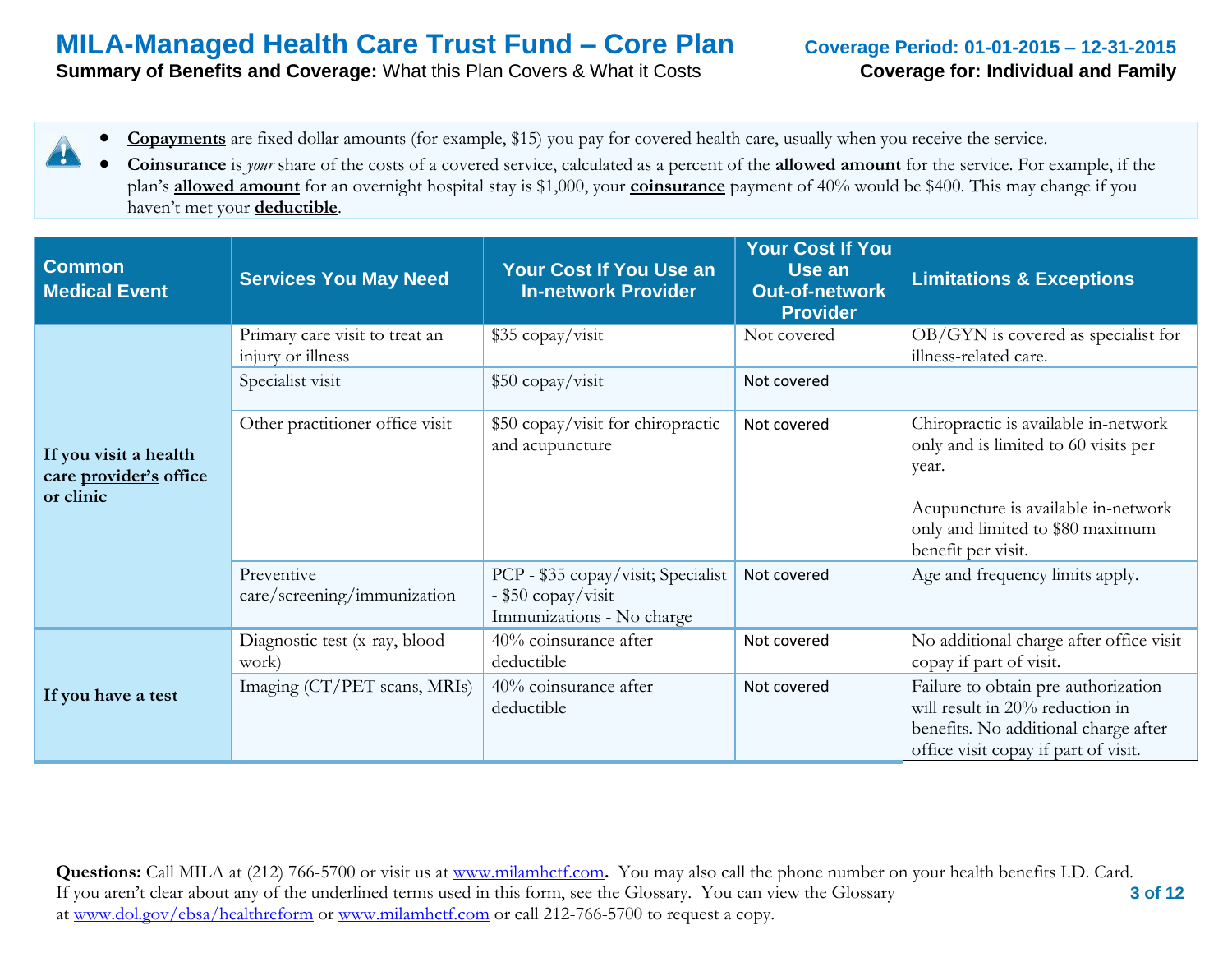**Summary of Benefits and Coverage:** What this Plan Covers & What it Costs **Coverage for: Individual and Family** 

| <b>Common</b><br><b>Medical Event</b>                                                                    | <b>Services You May Need</b> | <b>Your Cost If You Use an</b><br><b>In-network Provider</b>                             | <b>Your Cost If You</b><br>Use an<br><b>Out-of-network</b><br><b>Provider</b>                                       | <b>Limitations &amp; Exceptions</b>                                                                                                                                                                                                                                                                                                                        |
|----------------------------------------------------------------------------------------------------------|------------------------------|------------------------------------------------------------------------------------------|---------------------------------------------------------------------------------------------------------------------|------------------------------------------------------------------------------------------------------------------------------------------------------------------------------------------------------------------------------------------------------------------------------------------------------------------------------------------------------------|
|                                                                                                          | Generic drugs                | Retail: \$10 copay/prescription<br>Mail Order: \$20<br>copay/prescription                | Retail only: \$10<br>copay/prescription<br>plus additional cost<br>for out-of-network<br>pharmacy; no mail<br>order | Retail up to 30-day supply plus one<br>refill. Mail order up to 90-day supply;<br>must be used after one refill at retail.<br>Note: All maintenance drugs must<br>go through CVS mail order or the<br><b>CVS Maintenance Choice</b><br>Program.                                                                                                            |
| If you need drugs to<br>treat your illness or                                                            | Preferred brand drugs        | Retail: \$20 copay/prescription;<br>Mail Order: \$50<br>copay/prescription               | Retail only: \$20<br>copay/prescription<br>plus additional cost<br>for out-of-network<br>pharmacy; no mail<br>order | Some medications require prior<br>approval from Caremark. Brand name<br>drugs with generic equivalent (multi-<br>source drugs) subject to \$500<br>deductible plus excess cost of multi-<br>source drug.                                                                                                                                                   |
| condition<br>More information about<br>prescription drug<br>coverage is available at<br>www.caremark.com | Non-preferred brand drugs    | Retail: \$50 copay/prescription;<br>Mail Order: \$125<br>copay/prescription              | Retail only: \$50<br>copay/prescription<br>plus additional cost<br>for out-of-network<br>pharmacy; no mail<br>order | Must submit claim to Caremark for<br>out-of-network retail pharmacy.<br>Responsible for the copay and<br>additional cost between what the<br>prescription would have cost at in-<br>network pharmacy and the cost at the<br>out-of-network pharmacy.                                                                                                       |
|                                                                                                          | Specialty drugs              | Generic: Retail \$10<br>Preferred brand: Retail \$20<br>Non-preferred brand: Retail \$50 | See Limitations<br>and<br>Exceptions                                                                                | Must submit claim to Caremark for<br>out-of-network retail pharmacy.<br>Responsible for the copay and<br>additional cost between what the<br>prescription would have cost at<br>In-network pharmacy and the cost at<br>the out-of-network pharmacy. Please<br>call the number on the back of your<br>I.D. card for more information on<br>Specialty Drugs. |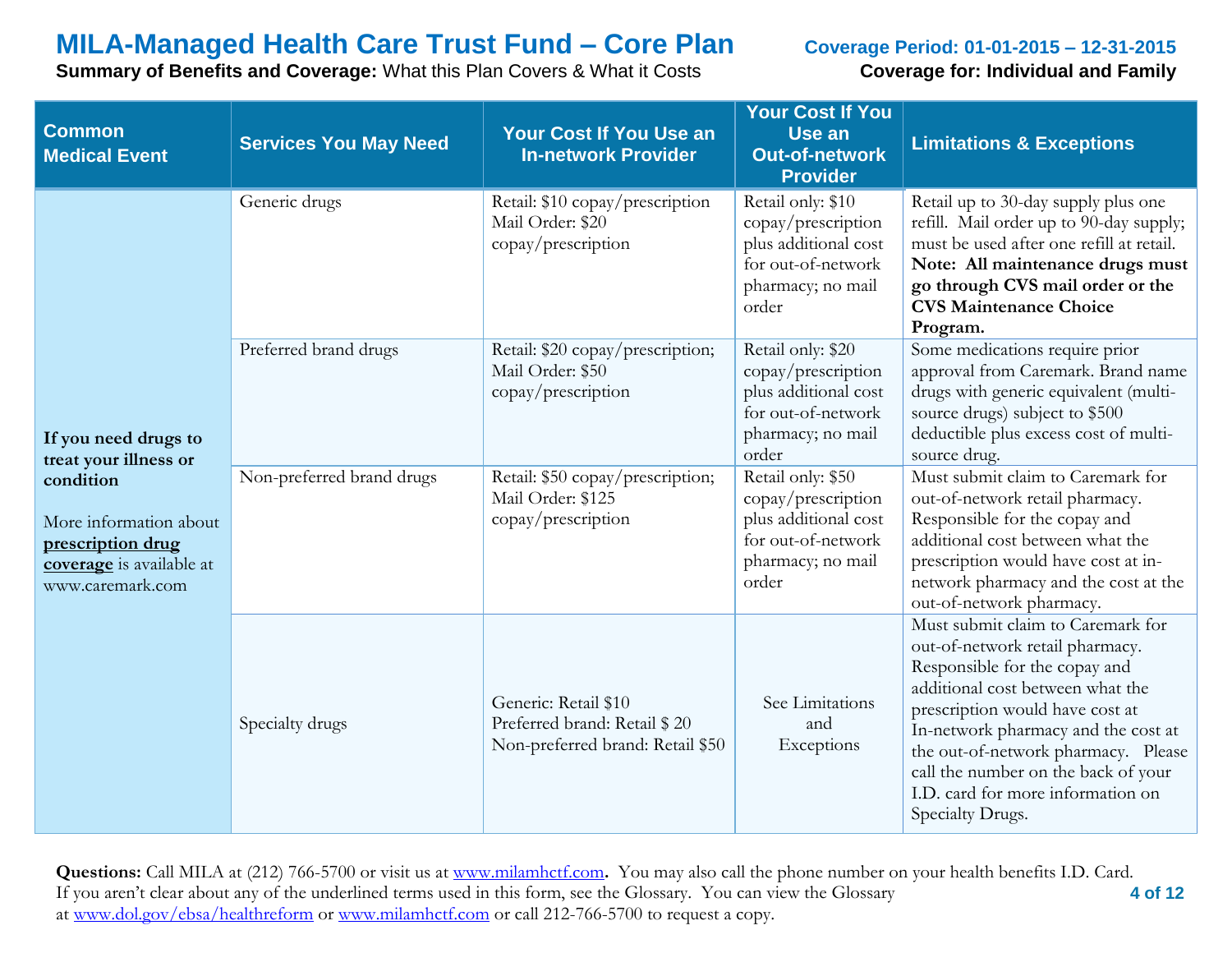**Summary of Benefits and Coverage:** What this Plan Covers & What it Costs **Coverage for: Individual and Family** 

| <b>Common</b><br><b>Medical Event</b>      | <b>Services You May Need</b>                      | <b>Your Cost If You Use an</b><br><b>In-network Provider</b>       | <b>Your Cost If You</b><br>Use an<br><b>Out-of-network</b><br><b>Provider</b> | <b>Limitations &amp; Exceptions</b>                                                                                                                                                                                                                         |
|--------------------------------------------|---------------------------------------------------|--------------------------------------------------------------------|-------------------------------------------------------------------------------|-------------------------------------------------------------------------------------------------------------------------------------------------------------------------------------------------------------------------------------------------------------|
|                                            | Facility fee (e.g., ambulatory<br>surgery center) | 40% coinsurance after<br>deductible                                | Not covered                                                                   | Includes outpatient surgery and non-<br>surgery facility charges.                                                                                                                                                                                           |
| If you have outpatient<br>surgery          | Physician/surgeon fees                            | 40% coinsurance after<br>deductible                                | Not covered                                                                   | Failure to obtain pre-authorization<br>will result in 20% reduction in<br>benefits for certain<br>surgeries/procedures. 50% reduction<br>of charges to the surgery of lesser<br>charge for multiple surgeries<br>performed during one operating<br>session. |
|                                            | Emergency room services                           | If true emergency, \$75<br>$\text{copy}/\text{visit}$              | If true emergency,<br>\$75 copay/visit                                        | Emergency room coverage is only for<br>a valid emergency. Copay waived if<br>admitted within 24 hrs.                                                                                                                                                        |
| If you need immediate<br>medical attention | Emergency medical<br>transportation               | 40% coinsurance after<br>deductible                                | 40% coinsurance<br>after deductible                                           | Licensed ambulance to and from<br>nearest hospital, SNF or hospice and<br>from hospital to SNF.                                                                                                                                                             |
|                                            | Urgent care                                       | \$50 copay/visit                                                   | Not covered                                                                   | Copay waived if admitted within 24<br>hrs.                                                                                                                                                                                                                  |
| If you have a hospital                     | Facility fee (e.g., hospital room)                | \$500 copay/admission; then<br>40% coinsurance after<br>deductible | Not covered                                                                   | Failure to obtain pre-authorization<br>will result in 20% reduction in<br>benefits. Limited to semi-private<br>room negotiated rate                                                                                                                         |
| stay                                       | Physician/surgeon fee                             | 40% coinsurance after<br>deductible                                | Not covered                                                                   | 50% reduction of charges to the<br>surgery of lesser charge for multiple<br>surgeries performed during one<br>operating session.                                                                                                                            |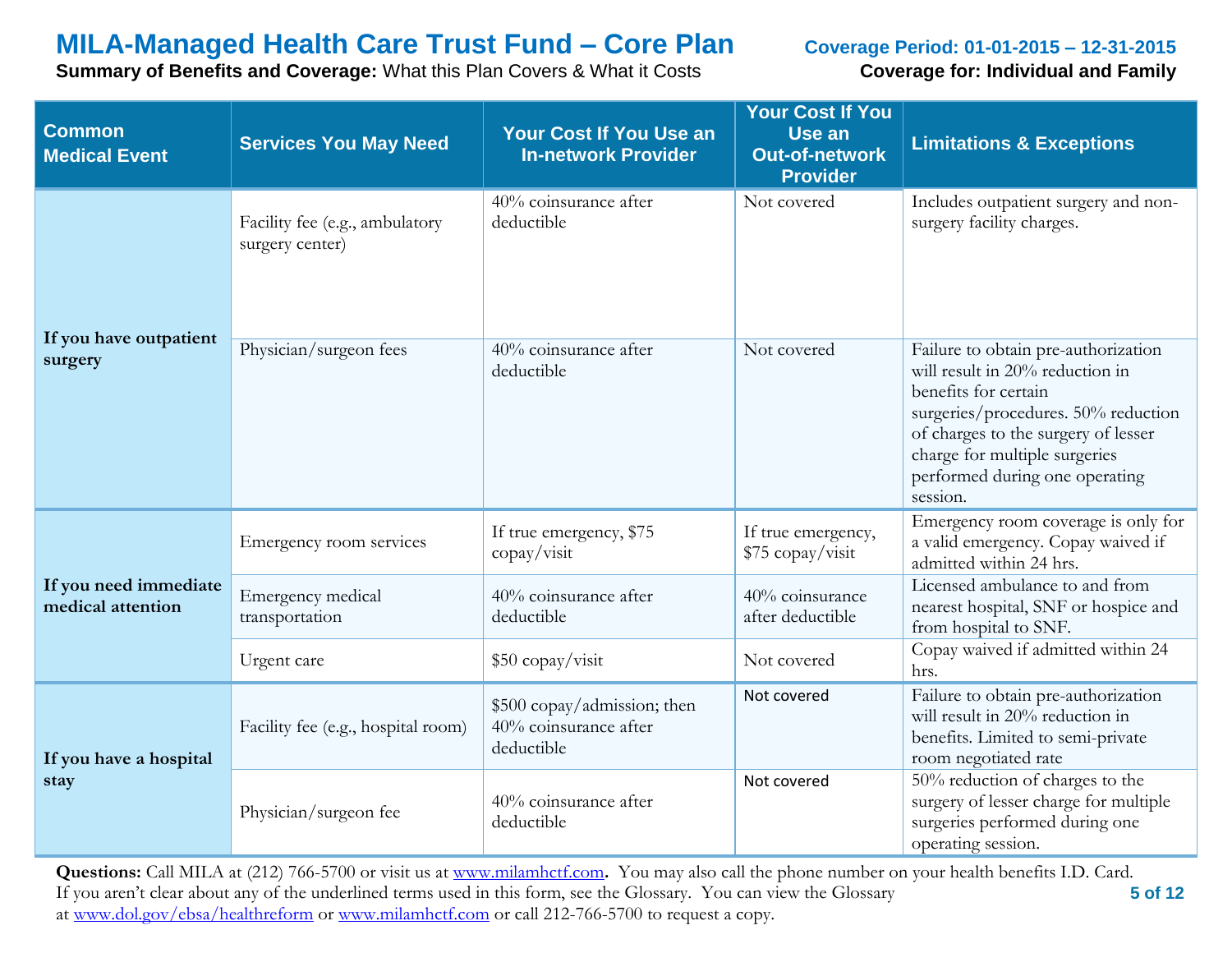**Summary of Benefits and Coverage:** What this Plan Covers & What it Costs **Coverage for: Individual and Family** 

| <b>Common</b><br><b>Medical Event</b>    | <b>Services You May Need</b>                    | Your Cost If You Use an<br><b>In-network Provider</b>                                                             | <b>Your Cost If You</b><br>Use an<br><b>Out-of-network</b><br><b>Provider</b>                                                                       | <b>Limitations &amp; Exceptions</b>                                                                                                                    |
|------------------------------------------|-------------------------------------------------|-------------------------------------------------------------------------------------------------------------------|-----------------------------------------------------------------------------------------------------------------------------------------------------|--------------------------------------------------------------------------------------------------------------------------------------------------------|
|                                          | Mental/Behavioral health<br>outpatient services | \$35 co-pay/office visit, 40%<br>coinsurance after deductible for<br>other outpatient services                    | Not covered                                                                                                                                         | Includes individual, group and<br>intensive outpatient treatment.<br>Intensive outpatient treatment must<br>be approved by Cigna Behavioral<br>Health. |
| If you have mental<br>health, behavioral | Mental/Behavioral health<br>inpatient services  | \$500 copay/admission; then<br>$40\%$ coinsurance after<br>deductible                                             | Failure to obtain pre-authorization<br>Not covered<br>will result in 20% reduction in<br>benefits. Limited to semi-private<br>room negotiated rate. |                                                                                                                                                        |
| health, or substance<br>abuse needs      | Substance use disorder<br>outpatient services   | Not covered<br>$$35$ co-pay/office visit; $40\%$<br>coinsurance after deductible for<br>other outpatient services |                                                                                                                                                     | Includes individual, group and<br>intensive outpatient treatment.<br>Intensive outpatient treatment must<br>be approved by Cigna Behavioral<br>Health  |
|                                          | Substance use disorder inpatient<br>services    | \$500 copay/admission; then<br>40% coinsurance after<br>deductible                                                | Not covered                                                                                                                                         | Failure to obtain pre-authorization<br>will result in 20% reduction in<br>benefits. Limited to semi-private<br>room negotiated rate.                   |
|                                          | Prenatal and postnatal care                     | \$35 copay/initial visit; no<br>charge for subsequent visits                                                      | Not covered                                                                                                                                         | Copay only applies to first visit to<br>confirm pregnancy.                                                                                             |
| If you are pregnant                      | Delivery and all inpatient<br>services          | \$500 copay/admission; then<br>40% coinsurance after<br>deductible                                                | Not covered                                                                                                                                         | Includes inpatient hospital and<br>birthing center; nurse midwives in-<br>network only.                                                                |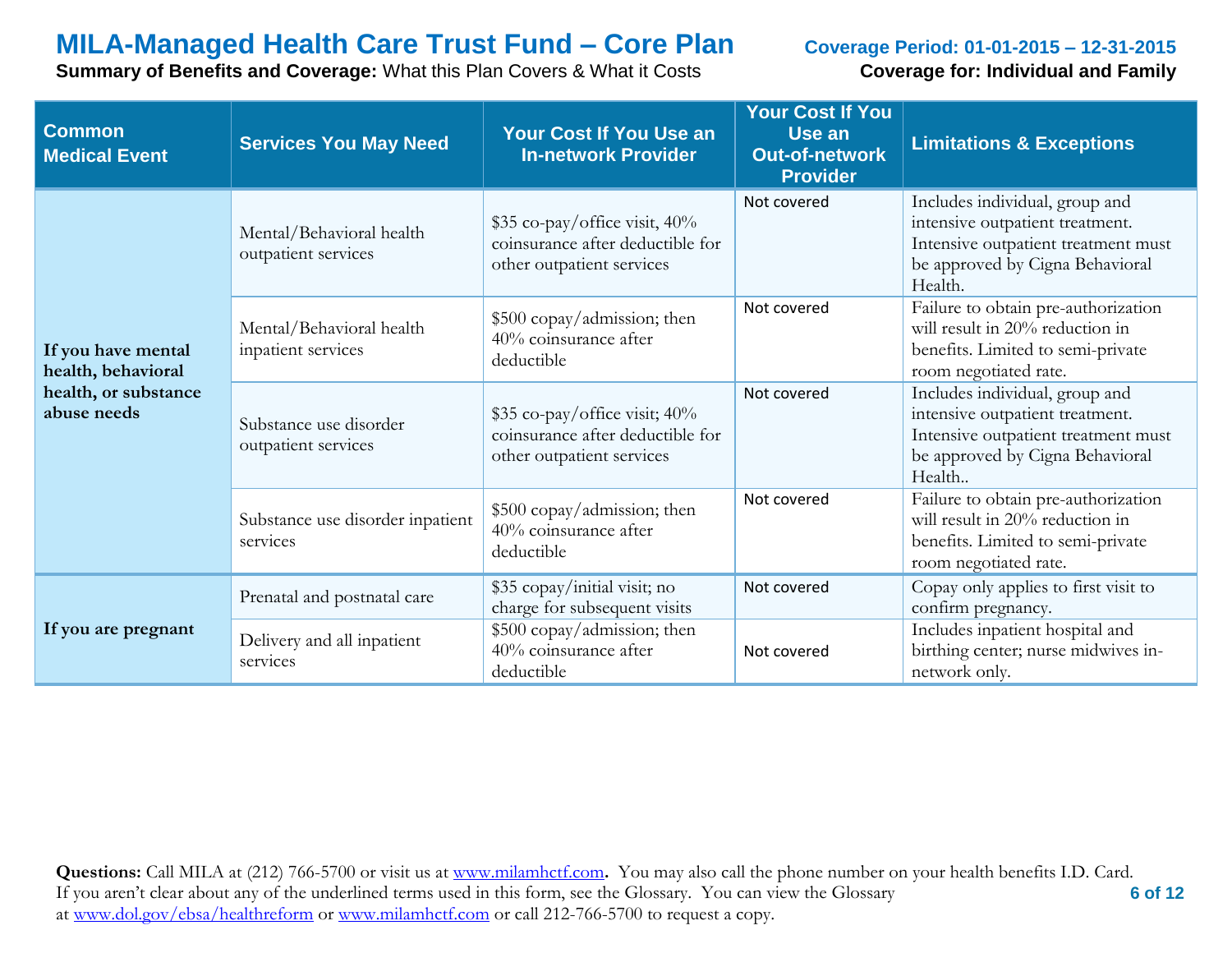**Summary of Benefits and Coverage:** What this Plan Covers & What it Costs **Coverage for: Individual and Family** 

| <b>Common</b><br><b>Medical Event</b>      | <b>Services You May Need</b> | Your Cost If You Use an<br><b>In-network Provider</b> | <b>Your Cost If You</b><br>Use an<br><b>Out-of-network</b><br><b>Provider</b> | <b>Limitations &amp; Exceptions</b>                                                                                                                                                                                                                               |
|--------------------------------------------|------------------------------|-------------------------------------------------------|-------------------------------------------------------------------------------|-------------------------------------------------------------------------------------------------------------------------------------------------------------------------------------------------------------------------------------------------------------------|
|                                            | Home health care             | 40% coinsurance after<br>deductible                   | Not covered                                                                   | 120-days maximum/calendar year. 4<br>hours $= 1$ visit. Failure to obtain pre-<br>authorization will result in 20%<br>reduction in benefits.                                                                                                                      |
| If you need help                           | Rehabilitation services      | \$50 copay/visit                                      | Not covered                                                                   | Short-term outpatient rehab limited to<br>combined total of 60 visits/year.<br>Inpatient SNF, rehab and sub-acute<br>facility limited to combined total of<br>100 days/year. Failure to obtain pre-<br>authorization will result in 20%<br>reduction in benefits. |
| recovering or have<br>other special health | Habilitation services        | Not covered                                           | Not covered                                                                   | You must pay 100% of these<br>expenses                                                                                                                                                                                                                            |
| needs                                      | Skilled nursing care         | 40% coinsurance after<br>deductible                   | Not covered                                                                   | Inpatient SNF, rehab and sub-acute<br>facility limited to combined total of<br>100 days/year. Failure to obtain pre-<br>authorization will result in 20%<br>reduction in benefits.                                                                                |
|                                            | Durable medical equipment    | 40% coinsurance after<br>deductible                   | Not covered                                                                   | Limited to approved equipment.                                                                                                                                                                                                                                    |
|                                            | Hospice service              | 40% coinsurance after<br>deductible                   | Not covered                                                                   | Failure to obtain pre-authorization<br>will result in 20% reduction in<br>benefits. Maximum 180-days/lifetime.                                                                                                                                                    |
|                                            | Eye exam                     | $$10$ copay/exam                                      | Balances over \$40                                                            | One exam/12 months (with dilation<br>and refraction as necessary). Out-of-<br>network maximum of \$30 per exam.                                                                                                                                                   |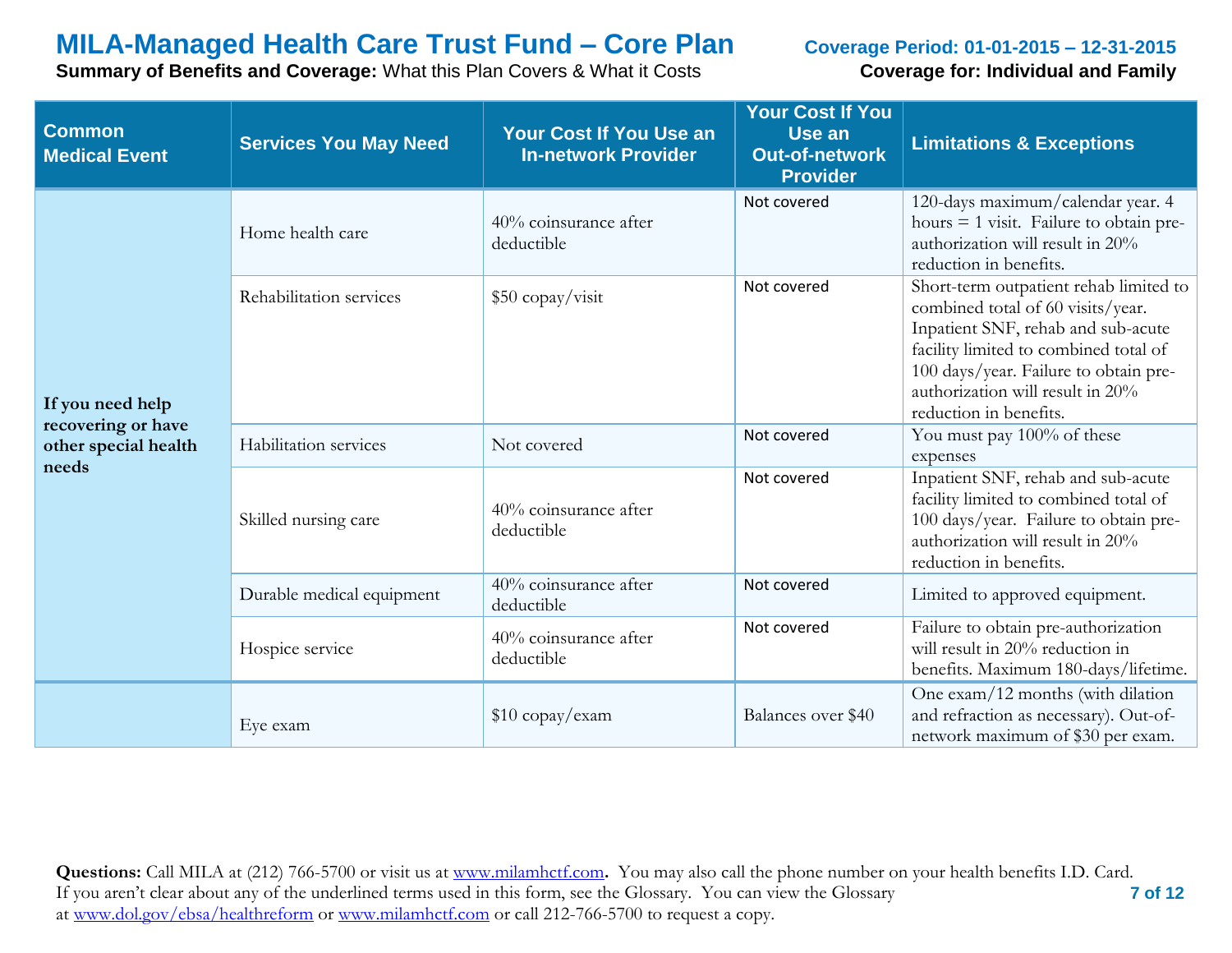**Summary of Benefits and Coverage:** What this Plan Covers & What it Costs **Coverage for: Individual and Family** 

| <b>Common</b><br><b>Medical Event</b>     | <b>Services You May Need</b> | <b>Your Cost If You Use an</b><br><b>In-network Provider</b> | <b>Your Cost If You</b><br>Use an<br><b>Out-of-network</b><br><b>Provider</b>         | <b>Limitations &amp; Exceptions</b>                                                                                                                  |
|-------------------------------------------|------------------------------|--------------------------------------------------------------|---------------------------------------------------------------------------------------|------------------------------------------------------------------------------------------------------------------------------------------------------|
| If your child needs<br>dental or eye care | Glasses                      | \$15 copay/glasses plus 80% of<br>balance over \$100         | Frames - No charge<br>up to \$40; Lenses -<br>no charge up to \$25<br>(single vision) | Frames - one/every 24 months; lenses<br>- one/every 12 months. Out-of-<br>network limit of \$40 for frames and<br>\$25 for single vision lenses      |
|                                           | Dental check-up              | No Charge                                                    | No Charge up to<br>allowable amount                                                   | Limit 2/year. For out-of-network<br>providers, you are responsible for<br>difference between allowable amount<br>and out-of-network dentist charges. |

## **Excluded Services & Other Covered Services:**

| Services Your Plan Does NOT Cover (This isn't a complete list. Check your policy or plan document for other excluded services.)                                                                                                                                                                                                                                                             |                                                                                                                                                                     |                                                                                                                                                                            |  |  |
|---------------------------------------------------------------------------------------------------------------------------------------------------------------------------------------------------------------------------------------------------------------------------------------------------------------------------------------------------------------------------------------------|---------------------------------------------------------------------------------------------------------------------------------------------------------------------|----------------------------------------------------------------------------------------------------------------------------------------------------------------------------|--|--|
| • Cosmetic surgery (except for accidental injury<br>• Infertility treatment (aids to conception,<br>$\bullet$ Long-term care<br>or congenital abnormality of dependent child)<br>actual or attempted impregnation or other<br>· Weight loss programs (discounts available<br>· Habilitation services<br>through Cigna Healthy Rewards Program)<br>fertilization expenses)<br>• Hearing aids |                                                                                                                                                                     |                                                                                                                                                                            |  |  |
| Other Covered Services (This isn't a complete list. Check your policy or plan document for other covered services and your costs for these<br>services.)                                                                                                                                                                                                                                    |                                                                                                                                                                     |                                                                                                                                                                            |  |  |
| • Acupuncture (all conditions including<br>acupressure to max of \$80 benefit/visit, in-<br>network only)                                                                                                                                                                                                                                                                                   | • Dental care (Adult) (annual benefit maximum<br>\$2,500 and lifetime maximum orthodontia benefit<br>of $$1,500$<br>• Non-emergency care when traveling outside the | · Private-duty nursing (outpatient, 70 visits/year;<br>one visit $=$ 4 hours)<br>• Routine eye care (Adult) (exams one/12 mos.,<br>frames one/24 mos., lenses one/12 mos.) |  |  |

● Bariatric surgery (if medically necessary)

● Chiropractic care (excludes massage therapy;

● Routine foot care (\$1,000 max/calendar year)

 **8 of 12 Questions:** Call MILA at (212) 766-5700 or visit us at [www.milamhctf.com](http://www.milamhctf.com/)**.** You may also call the phone number on your health benefits I.D. Card. If you aren't clear about any of the underlined terms used in this form, see the Glossary. You can view the Glossary at [www.dol.gov/ebsa/healthreform](http://www.dol.gov/ebsa/healthreform) or [www.milamhctf.com](http://www.milamhctf.com/) or call 212-766-5700 to request a copy.

U.S. (limited to residents of US)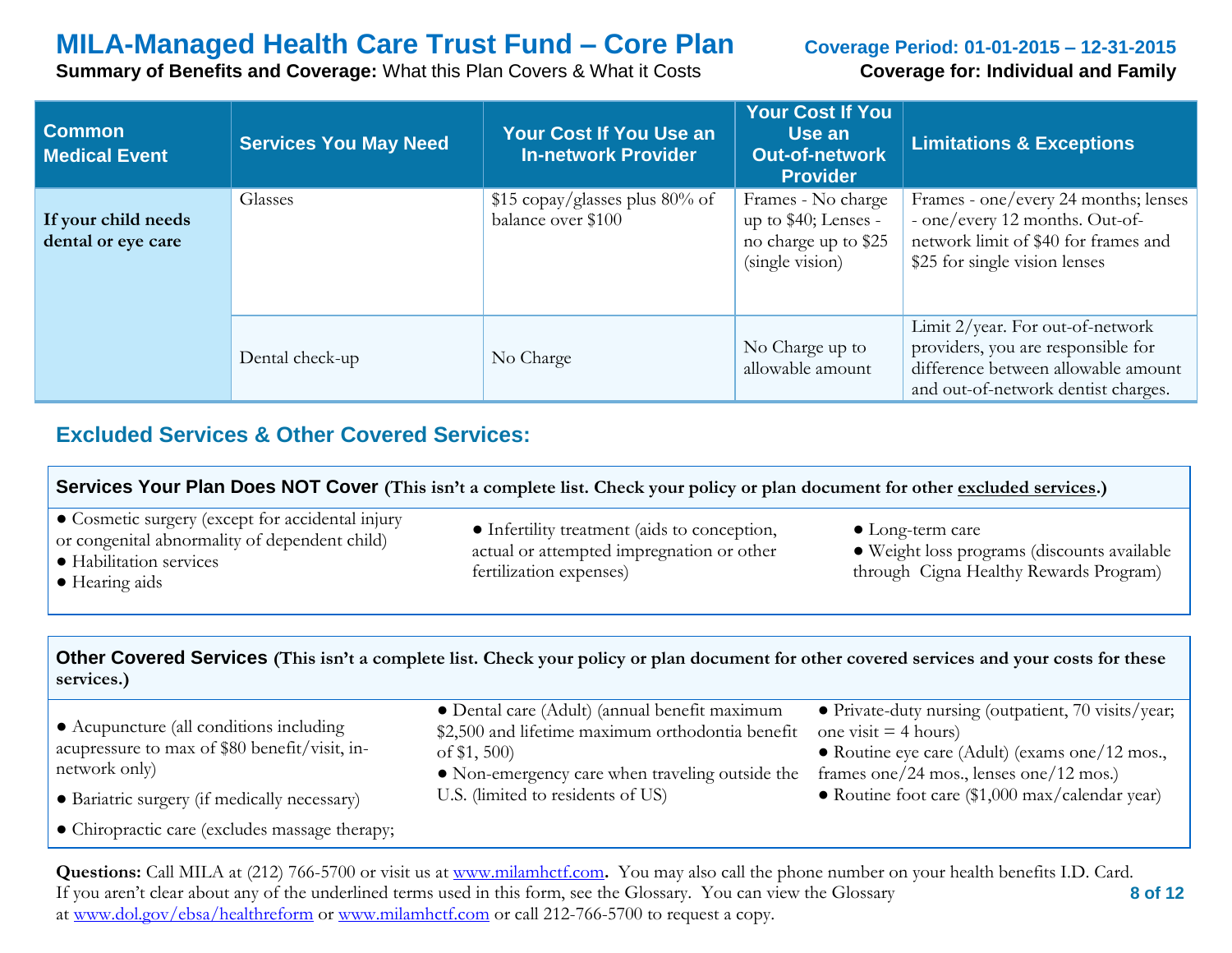**Summary of Benefits and Coverage:** What this Plan Covers & What it Costs **Coverage for: Individual and Family** 

maximum of 60 visits/year)

## **Your Rights to Continue Coverage:**

If you lose coverage under the Plan, then, depending upon the circumstances, Federal and State laws may provide protections that allow you to keep health coverage. Any such rights may be limited in duration and will require you to pay a premium. Other limitations on your rights to continue coverage may also apply.

For more information on your rights to continue coverage, contact the Plan at MILA Managed Healthcare Trust Fund, 111 Broadway, Suite 502, New York, NY 10006-1901; Phone (212) 766-5700. You may also contact your state insurance department, the U.S. Department of Labor, Employee Benefits Security Administration at 1-866-444-EBSA (3272) or www.dol.gov/ebsa/healthreform, or the U.S. Department of Health and Human Services at 1-877- 267-2323, option 4, x61565 or www.cciio.cms.gov.

## **Your Grievance and Appeals Rights:**

If you lose coverage under the Plan, then, depending upon the circumstances, Federal and State laws may provide protections that allow you to keep health coverage. Any such rights may be limited in duration and will require you to pay a premium. Other limitations on your rights to continue coverage may also apply.

For more information on your rights to continue coverage, contact the Plan at MILA Managed Healthcare Trust Fund, 111 Broadway, Suite 502, New York, NY 10006-1901; Phone (212) 766-5700. You may also contact your state insurance department, the U.S. Department of Labor, Employee Benefits Security Administration at 1-866-444-EBSA (3272) or www.dol.gov/ebsa/healthreform, or the U.S. Department of Health and Human Services at 1-877- 267-2323, option 4, x61565 or www.cciio.cms.gov.

## **Does this Coverage Provide Minimum Essential Coverage?**

The Affordable Care Act requires most people to have health care coverage that qualifies as "minimum essential coverage." **This plan does provide minimum essential coverage.** 

## **Does this Coverage Meet the Minimum Value Standard?**

The Affordable Care Act establishes a minimum value standard of benefits of a health plan. The minimum value standard is 60% (actuarial value). **This health coverage does meet the minimum value standard for the benefits it provides.** 

## **Language Access Services:**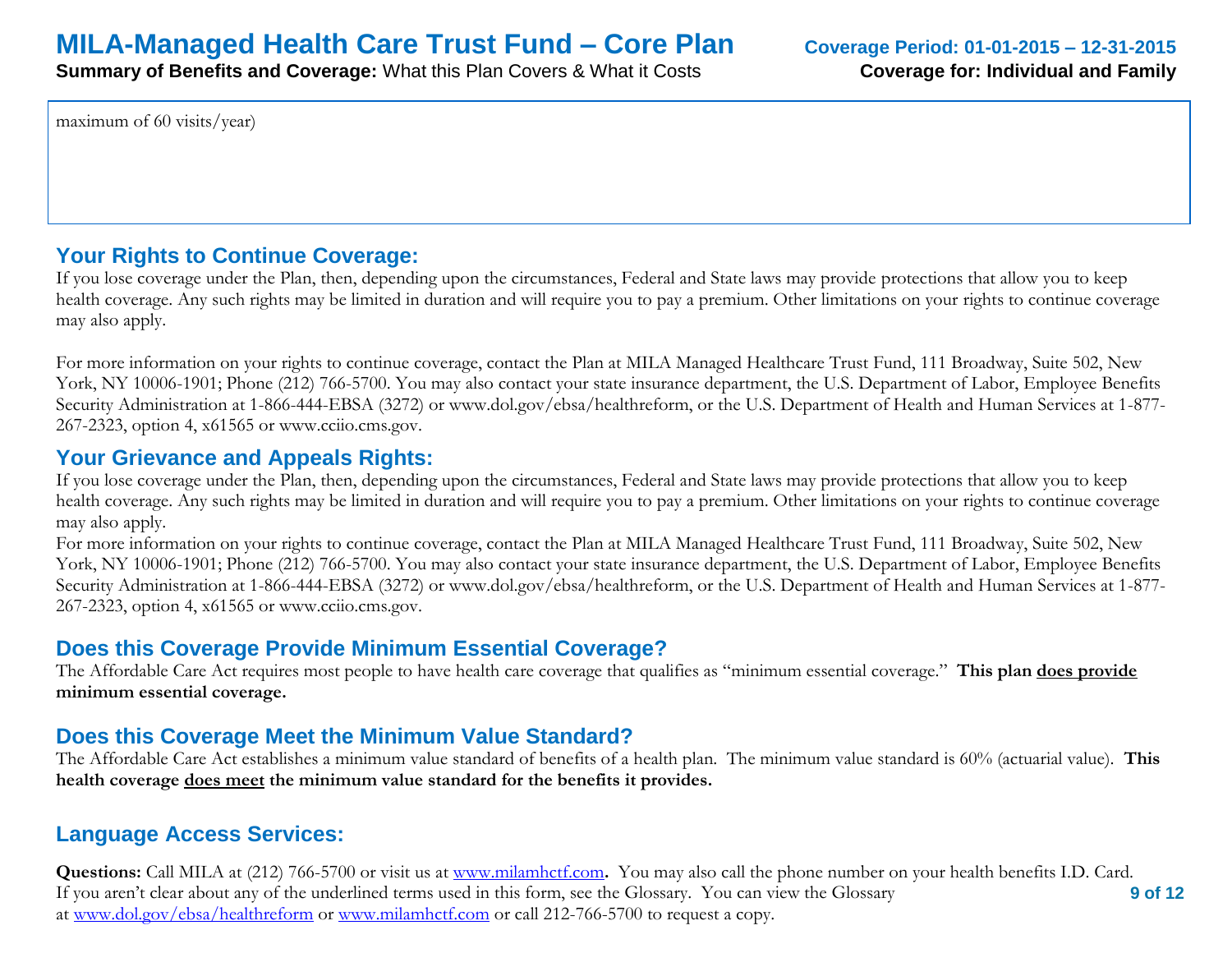### **Summary of Benefits and Coverage:** What this Plan Covers & What it Costs **Coverage for: Individual and Family**

 SPANISH (Español): Para obtener asistencia en Español, llame al 212-766-5700. TAGALOG (Tagalog): Kung kailangan ninyo ang tulong sa Tagalog tumawag sa 212-766-5700. NAVAJO (Dine): Dinek'ehgo shika at'ohwol ninisingo, kwiijigo holne' 212-766-5700. CHINESE (中文): 如果需要中文的帮助,请拨打这个号码 212-766-5700.

–––––––––––––––*To see examples of how this plan might cover costs for a sample medical situation, see the next page.–––––––––––*–––––––––––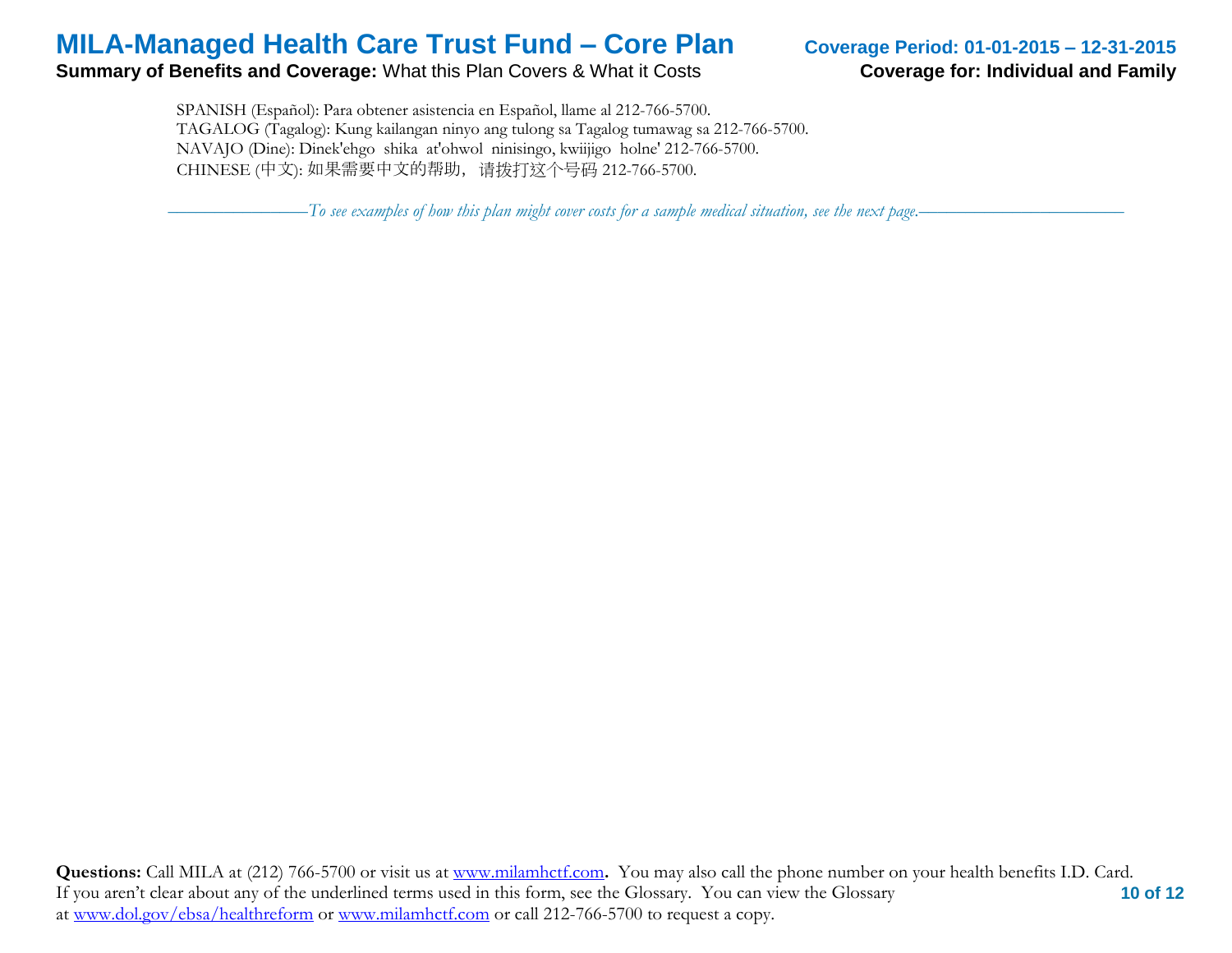**Summary of Benefits and Coverage:** What this Plan Covers & What it Costs **Coverage for: Individual and Family** 

# **About these Coverage Examples:**

These examples show how this plan might cover medical care in given situations. Use these examples to see, in general, how much financial protection a sample patient might get if they are covered under different plans.



**This is not a cost estimator.** 

Don't use these examples to estimate your actual costs under this plan. The actual care you receive will be different from these examples, and the cost of that care will also be different.

See the next page for important information about these examples.

| <b>Having a baby</b> |  |
|----------------------|--|
| (normal delivery)    |  |

- Amount owed to providers: \$7,540
- **Plan pays** \$7,480
- **Patient pays** \$60

### **Sample care costs:**

| Total                      | \$7,540 |
|----------------------------|---------|
| Vaccines, other preventive | \$40    |
| Radiology                  | \$200   |
| Prescriptions              | \$200   |
| Laboratory tests           | \$500   |
| Anesthesia                 | \$900   |
| Hospital charges (baby)    | \$900   |
| Routine obstetric care     | \$2,100 |
| Hospital charges (mother)  | \$2,700 |

### **Patient pays:**

| Deductibles          | \$750   |
|----------------------|---------|
| Copays               | \$555   |
| Coinsurance          | \$2,400 |
| Limits or exclusions | \$150   |
| Total                | \$3,855 |

## **Managing type 2 diabetes** (routine maintenance of

a well-controlled condition)

### ■ **Amount owed to providers: \$5,400**

- **Plan pays** \$4,910
- **Patient pays** \$490

### **Sample care costs:**

| Prescriptions                  | \$2,900 |
|--------------------------------|---------|
| Medical Equipment and Supplies | \$1,300 |
| Office Visits and Procedures   | \$700   |
| Education                      | \$300   |
| Laboratory tests               | \$100   |
| Vaccines, other preventive     | \$100   |
| Total                          | \$5,400 |

### **Patient pays:**

| Deductibles          | \$750   |
|----------------------|---------|
| Copays               | \$810   |
| Coinsurance          | \$260   |
| Limits or exclusions | \$80    |
| Total                | \$1,900 |
|                      |         |

**NOTE: The Coverage Examples are based on treatment which the government assumes the average patient will require. The costs which a MILA participant will pay will depend upon the actual treatment he or she receives.**